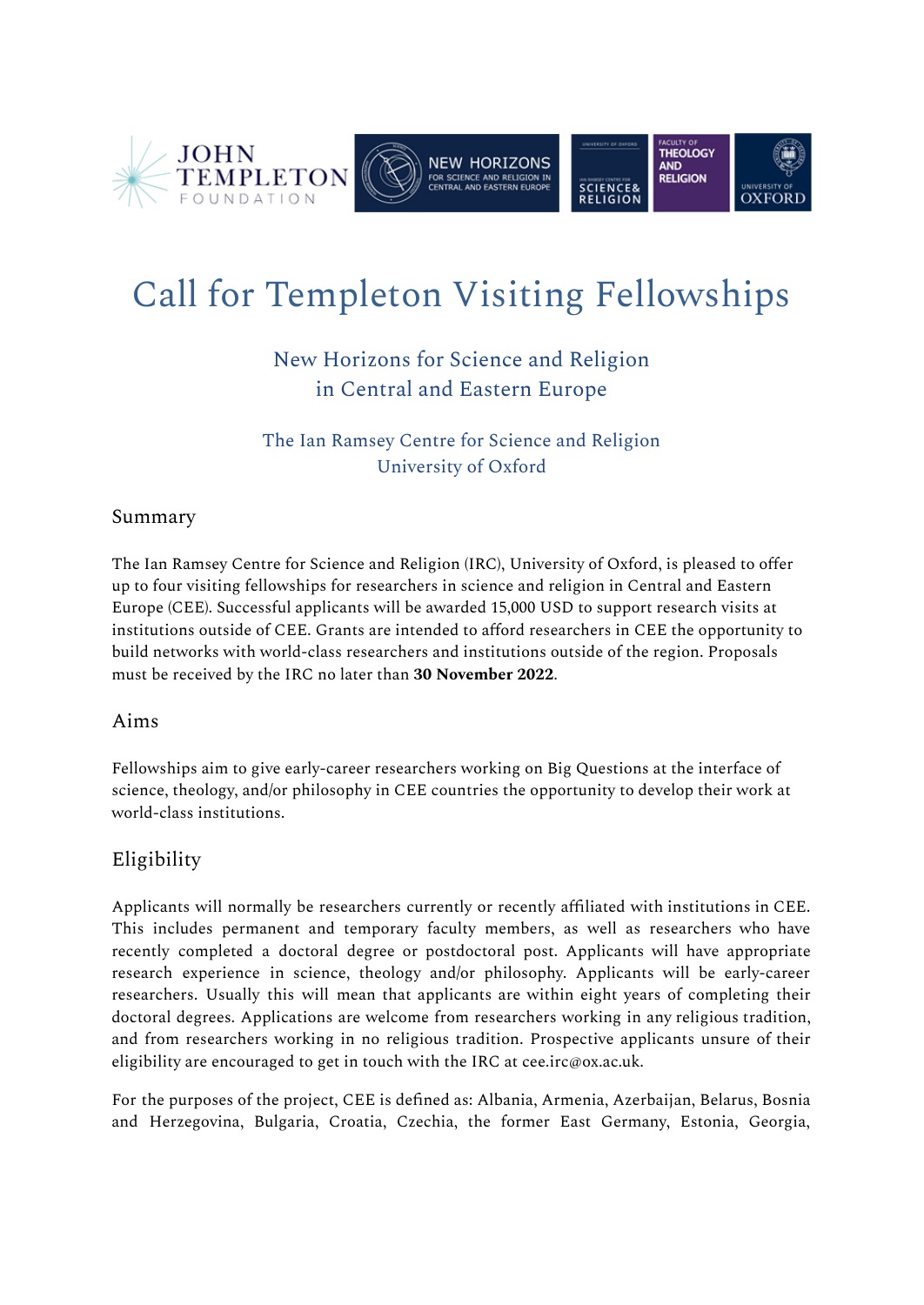Hungary, Kosovo, Latvia, Lithuania, Moldova, Montenegro, North Macedonia, Poland, Romania, Serbia, Slovakia, Slovenia and Ukraine.

# Big Question Research

Research proposals should focus on Big Questions at the interface of science, theology, and/or philosophy. The Project encourages applications within three broad themes: science and religion in the CEE context; reason and faith; and persons, mind and cosmos. Suitable topics include:

- The significance of theological traditions for scientific practice today;
- The relations of brains, minds and human persons;
- Whether physical cosmology can explain the origin of the cosmos;
- The role of religion in the historical development of science;
- The place of values in the natural world;
- How the history of CEE has influenced views on science and religion;
- Free will and scientific determinism and/or divine foreknowledge;
- Empirical psychology and the second person perspective;
- Phenomenological approaches to religion;
- Understanding notions of God, good and evil in a scientific age.

For further example areas, applicants are strongly encouraged to visit the project [website.](https://cee.ianramseycentre.ox.ac.uk/) Proposals with an interdisciplinary component are especially encouraged. Favourable consideration will be given to clear, focused research topics and questions, with the potential for broader implications.

## Host Institutions

Applicants must identify host institutions in advance of applying. Host institutions will usually be world-class research institutions and must be located outside of CEE as defined in the previous section. Applicants are expected to contact their preferred host institution prior to application to obtain agreement that the visit may take place, and that the institution will provide appropriate facilities for its duration.

Host institutions must agree to provide successful applicants with access to appropriate research facilities (libraries etc.) and events. Host institutions are not required to provide a workspace, or further support. Applications that demonstrate enthusiasm on the part of the host institution to support the applicant's research will be favoured.

## Financial Information

The monetary amount of each Fellowship has been set at \$15,000. This is expected to cover research visits of three to six months. Applications for shorter visits should specify the sum requested. Fellowship funds will normally be paid directly to applicants as a stipend. Fellowship funds may be used to cover accommodation, books and supplies, personal expenses, covering research leave from your home institution, health insurance, tuition, travel to and from the host institution, visa costs, and other reasonable expenses.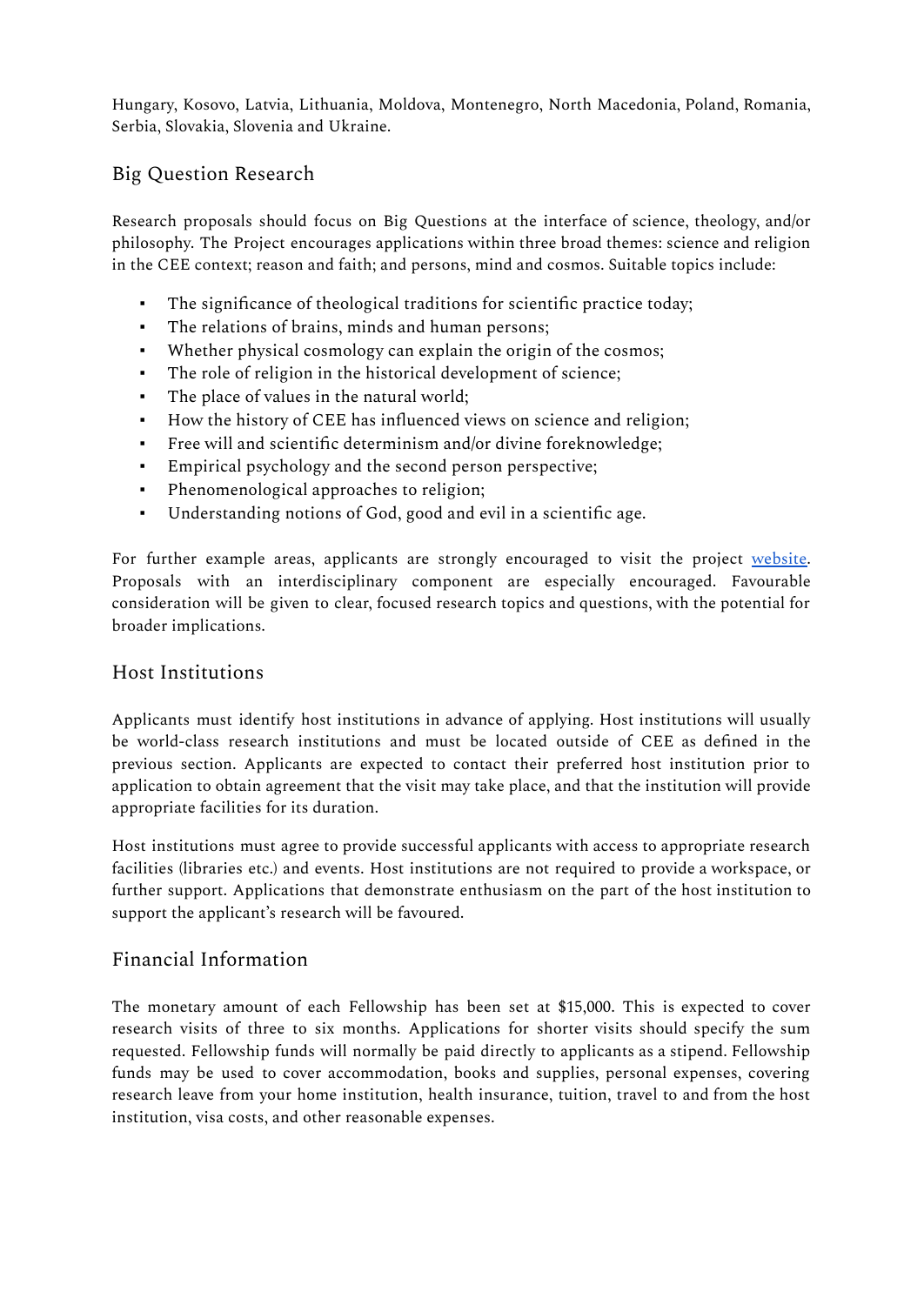# How to Apply

Applications should be sent to cee.irc@theology.ox.ac.uk by 30 November 2022. Please entitle your email "Fellowship Project Proposal: New Horizons in CEE". Applications must be written in English and will include the following documents:

- A letter of intent identifying the host institution, the length and nature of the visit, and explaining how the applicant will benefit (c. 500 words);
- A research proposal focused on Big Questions at the interface of science, theology, and/or philosophy (c. 500 words);
- A CV including a list of publications;
- A letter from the host institution confirming that it will host the applicant for the duration of the fellowship;
- A letter from the applicant's home institution confirming that it will release the applicant from any duties that might conflict with the Fellowship if applicable;
- Contact details of two referees whom the IRC may contact if the applicant is shortlisted.

The letter of intent should detail how the applicant will spend their time during the visit; why the host institution is appropriate; whether there are any researchers at the host institution whom the applicant will collaborate during the visit; and how the visit will benefit the applicant's future career. The research proposal should explain how the research project fits into the applicant's wider research, and should identify any potential outputs including publications and public engagement. Please also include anything further that you think is relevant.

Applications will be judged by the IRC in consultation with a panel of external academic advisors. We expect to inform applicants of the result of the first round by 28 February 2023.

# Frequently Asked Questions

1. Who can apply?

*Early-career researchers currently or recently affiliated with institutions in eligible CEE countries.*

2. What is a 'host institution'?

A 'host institution' is the University that will receive you as a Templeton Fellow *i.e.* any university outside *of CEE which is willing to host you for the duration of your visit.*

3. Which institutions could receive me as a Templeton Fellow?

*The IRC expects that applicants will apply to visit world-renowned universities outside CEE. There are no other restrictions on host institutions.*

4. Can I apply to the Ian Ramsey Centre to be my host institution?

We are prepared to offer a very limited number of fellowships based at the IRC. Applicants should contact *the IRC at cee.irc@theology.ox.ac.uk if they are interested in this possibility. We stress that competition for*